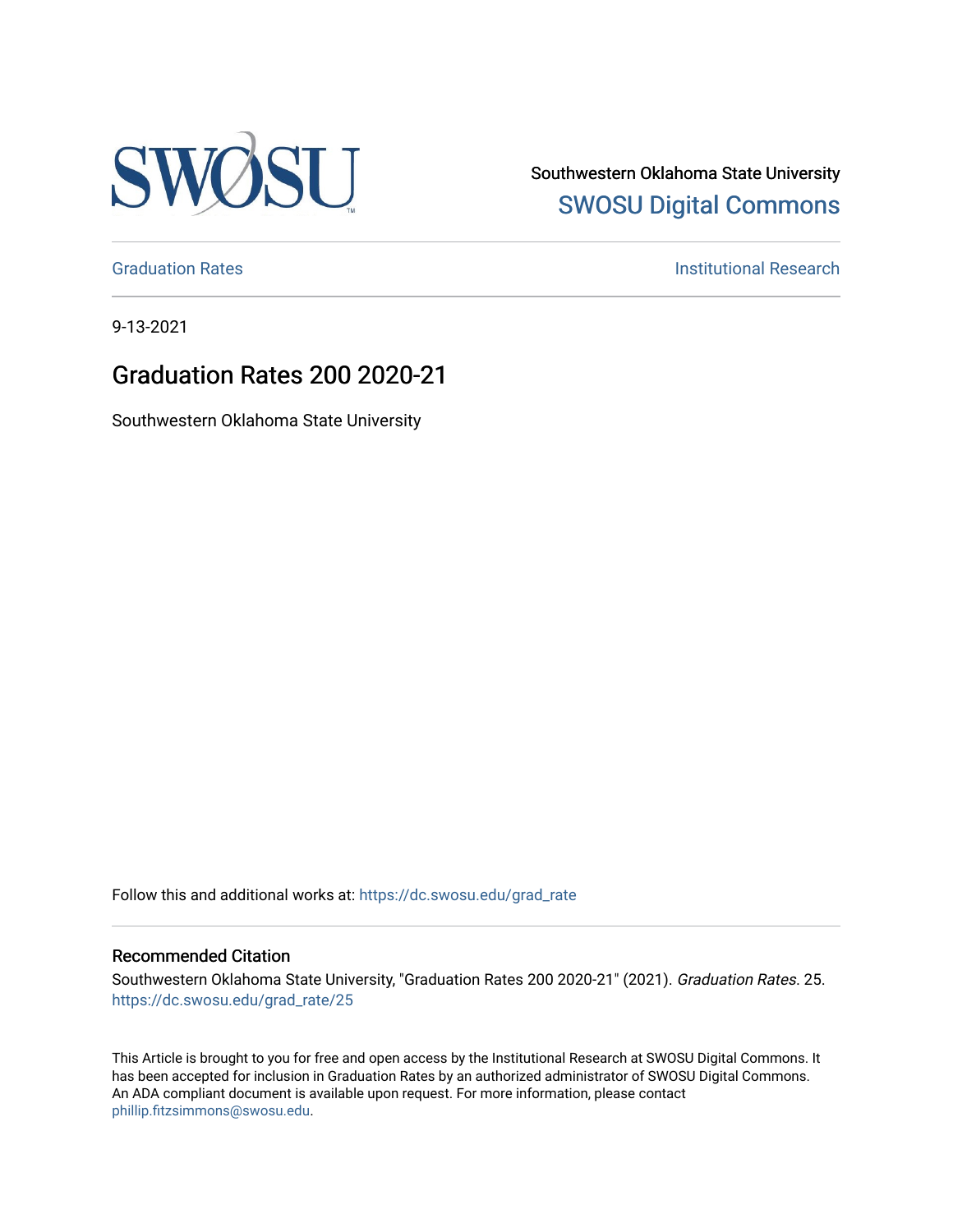# **2020-21 Data Collection System**

**IPEDS HELP DESK (877) 225-2568 | ipedshelp@rti.org** OMB NO. 1850-0582 v.27 : Approval Expires 8/31/2022 User ID: P2078651

Graduation Rates 200 2020-21

Institution: Southwestern Oklahoma State University (207865) Noticed that the state University (207865) User ID: P2078651

## **Overview**

## **Graduation Rates 200 Overview**

Welcome to the IPEDS Graduation Rates 200 (GR200) survey component. The GR200 component is a further extension of the traditional Graduation Rates (GR) component which carries forward 100% and 150% graduation rates data previously reported in the GR component and requests information on any additional completers and exclusions from the cohort between 151% and 200% of normal time for students to complete all requirements of their program of study. This information is collected to assist institutions with complying with the requirements of the Higher Education Act, as amended.

## **Data Reporting Reminders**

- The survey materials package for this component can be downloaded using the following link: Survey [Materials](https://surveys.nces.ed.gov/ipeds/public/survey-materials/index)
- To access your prior year data submission for this component: [Reported Data](https://surveys.nces.ed.gov/IPEDS_py/DataForms.aspx?f0e9e4efc4dfb8adabb2b3b1b0a1eef0edf1e0f4c4dfb8ada1f0eee0edc4dfb8cbadabb2b3b1b0aca1f0e9e4efc9dce8e0b8ceeaf0efe3f2e0eeefe0ede99bcae6e7dce3eae8dc9bceefdcefe09bd0e9e4f1e0edeee4eff4a1ebedeadee0eeeeb8e0f3efe0ede9dce7a1eddfefb8adaab3aaadabadac9bacadb5b0afb5abac9bcbc8)
- Report data to accurately reflect the time period corresponding with the IPEDS survey component, even if such reporting is seemingly inconsistent with prioryear reporting. For example, if a summer term began later than usual due to Coronavirus Pandemic postponements, continue to report using the timeframes as defined in the IPEDS instructions. NCES expects that some data reported during the 2020-21 data collection year will vary from established prior trends due to the impacts of Coronavirus Pandemic. If an error edit is triggered even when submitting accurate data, please indicate in the corresponding context box or verbally to the Help Desk that the seemingly inconsistent data are accurate and reflect the effects of Coronavirus Pandemic.
- The reporting of data for the 200% completion period is not cumulative. Respondents are ONLY asked to report data for the time period between 151% and 200% of normal time to completion.

#### $\bullet$

When reporting award levels for sub-baccalaureate certificates, determine program length by the number of credit or clock hours, NOT the academic year length in parentheses. The academic year length is meant only to provide context.

## **Changes to reporting for 2020-21:**

There are no changes to this survey component.

#### **Resources:**

If you have questions about completing this survey, please contact the **IPEDS Help Desk at 1-877-225-2568**.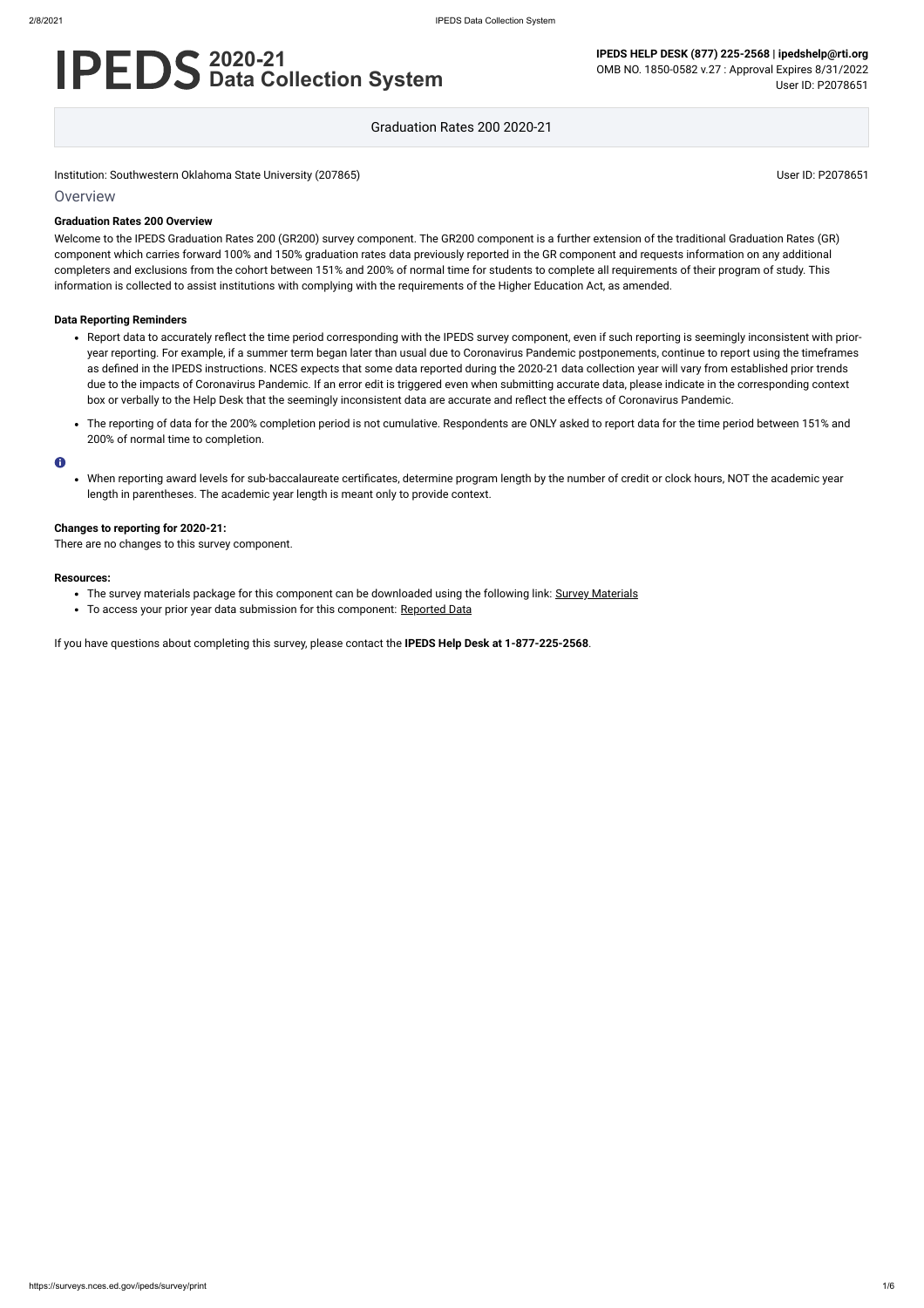## Institution: Southwestern Oklahoma State University (207865) Companies and Companies and Companies and Companies User ID: P2078651

## Screening Question

No  $\bigcirc$ 

Yes $\odot$ 

| Your institution reported to the GR survey component as having the following number of students who did not complete, |  |
|-----------------------------------------------------------------------------------------------------------------------|--|
| but were still enrolled at your institution:                                                                          |  |

**Do you have students to report who, 1) received an award between 151% and 200% of the normal time to complete OR are still enrolled as of 200% of normal time?**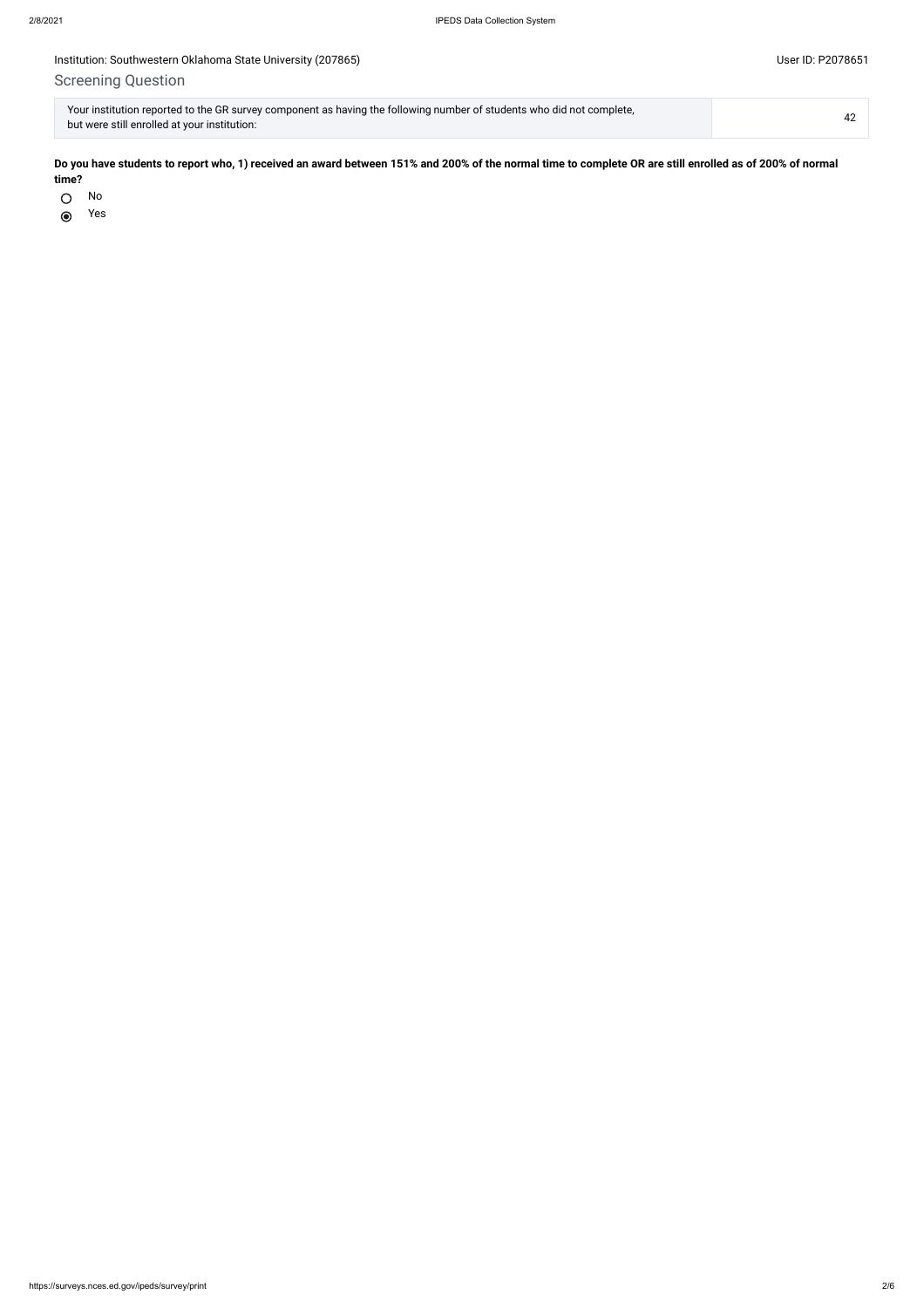## Institution: Southwestern Oklahoma State University (207865) User ID: P2078651

## Completers within 200%

## **For 4-year institutions, report on the 2012 [cohort](javascript:openglossary(119)) of [full-time,](javascript:openglossary(259)) [first-time](javascript:openglossary(241)) [bachelor's or equivalent degree-seeking](javascript:openglossary(79)) students.**

Information for this cohort was originally reported by your institution in the 2018-19 IPEDS Graduation Rates survey component. The data on lines 1-5 are preloaded based on the information provided.

You may use the box below to provide additional context for the data you have reported above. Context notes will be posted on the College Navigator website. Therefore, you should write all context notes using proper grammar (e.g., complete sentences with punctuation) and common language that can be easily understood by students and parents (e.g., spell out acronyms).

|                |                                                                                                                          |                  | Graduation<br>rates |
|----------------|--------------------------------------------------------------------------------------------------------------------------|------------------|---------------------|
|                | Revised cohort                                                                                                           | 761              |                     |
| $\overline{2}$ | <b>Exclusions within 150%</b>                                                                                            | 0                |                     |
| 3              | Adjusted cohort 150%                                                                                                     | 761              |                     |
| 4              | Number of students in the cohort who completed a bachelor's degree within 100% of normal time to completion              | 159              | 21                  |
| 5 <sup>5</sup> | Number of students in the cohort who completed a bachelor's degree within 150% of normal time to completion              | 307              | 40                  |
| 6              | Additional exclusions (between 151% and 200% of normal time)                                                             | 0 <sup>1</sup>   |                     |
| 7              | Adjusted cohort 200% (line 3 - line 6)                                                                                   | 761              |                     |
| 8              | Number of students in the cohort who completed a bachelor's degree between 151% and 200% of normal time to<br>completion | 37               |                     |
| 9              | Still enrolled as of 200% of normal time to completion                                                                   | $6 \overline{6}$ |                     |
| 10             | Total completers within 200% of normal time (line 5 + line 8)                                                            | 344              | 45                  |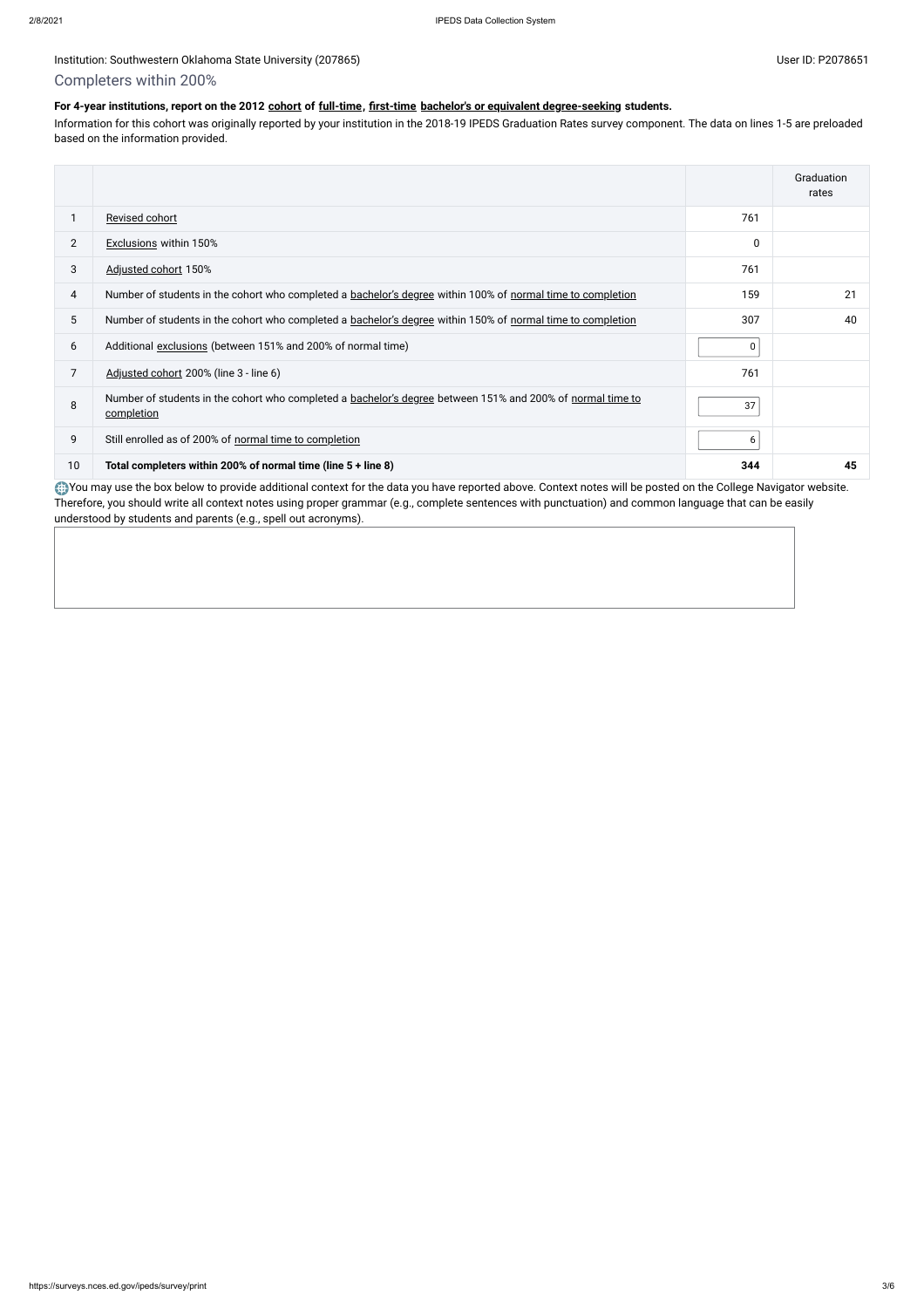## Institution: Southwestern Oklahoma State University (207865) Contract the Contract of Contract Contract of Contract Contract Contract Contract Contract Contract Contract Contract Contract Contract Contract Contract Contrac

## Prepared by

## **Prepared by**

Reporting Reminders:

- The name of the preparer is being collected so that we can follow up with the appropriate person in the event that there are questions concerning the data.
- The Keyholder will be copied on all email correspondence to other preparers.
- The time it took to prepare this component is being collected so that we can continue to improve our estimate of the reporting burden associated with IPEDS.
- Please include in your estimate the time it took for you to review instructions, query and search data sources, complete and review the component, and submit the data through the Data Collection System.
- Thank you for your assistance.

| This survey component was prepared by: |  |                        |        |                          |  |                   |
|----------------------------------------|--|------------------------|--------|--------------------------|--|-------------------|
| $\odot$                                |  | Keyholder              |        | <b>SFA Contact</b>       |  | <b>HR Contact</b> |
| Э                                      |  | <b>Finance Contact</b> | $\cup$ | Academic Library Contact |  | Other             |
| Name:<br>Diane Fitzsimmons             |  |                        |        |                          |  |                   |
| Email:<br>diane.fitzsimmons@swosu.edu  |  |                        |        |                          |  |                   |
|                                        |  |                        |        |                          |  |                   |

| How many staff from your institution only were involved in the data collection and reporting process of this survey component? |                                                                                                                                             |  |  |  |
|--------------------------------------------------------------------------------------------------------------------------------|---------------------------------------------------------------------------------------------------------------------------------------------|--|--|--|
|                                                                                                                                | $\left\vert \vphantom{\frac{1}{1}}\right\rangle$ 1.00 $\left\vert \vphantom{\frac{1}{1}}\right\rangle$ Number of Staff (including yourself) |  |  |  |

How many hours did you and others from your institution only spend on each of the steps below when responding to this survey component? Exclude the hours spent collecting data for state and other reporting purposes.

| Staff member  | <b>Collecting Data Needed</b> | Revising Data to Match<br><b>IPEDS Requirements</b> | <b>Entering Data</b> | Revising and Locking Data |
|---------------|-------------------------------|-----------------------------------------------------|----------------------|---------------------------|
| Your office   | 2.00<br>hours                 | 2.00<br>hours                                       | 2.00<br>hours        | hours<br>2.00             |
| Other offices | hours                         | hours                                               | hours                | hours                     |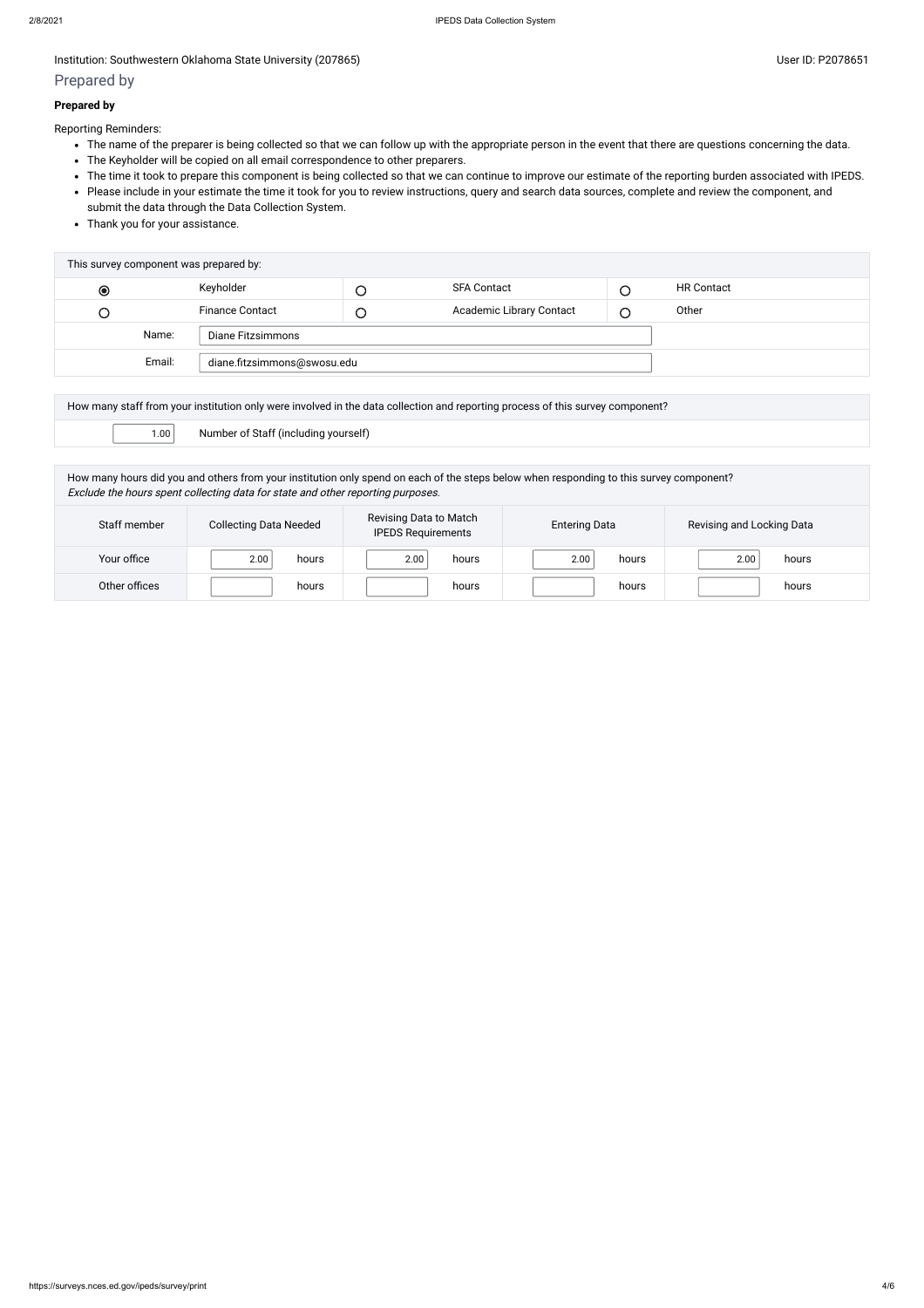## Institution: Southwestern Oklahoma State University (207865) Contract the Contract of Contract Contract of Contract Contract Contract Oklahoma State University (207865)

## Summary

## **2020 IPEDS Graduation Rate 200% Component Data Summary**

Please review your data for accuracy. If you have questions about the data displayed below after reviewing the data reported on the survey screens, please contact the IPEDS Help Desk at: 1-877-225-2568 or [ipedshelp@rti.org](mailto:ipedshelp@rti.org).

IPEDS collects important information regarding your institution. All data reported in IPEDS survey components become available in the IPEDS Data Center and appear as aggregated data in various Department of Education reports. Additionally, some of the reported data appears specifically for your institution through the College Navigator website and is included in your institution's Data Feedback Report (DFR). The purpose of this summary is to provide you an opportunity to view some of the data that, when accepted through the IPEDS quality control process, will appear on the College Navigator website and/or your DFR. College Navigator is updated approximately three months after the data collection period closes and Data Feedback Reports will be available through the Data [Center](https://nces.ed.gov/ipeds/use-the-data) and sent to your institution's CEO in November 2020.

| <b>Bachelor's degree graduation rates</b><br>within 4 years, 6 years, and 8 years - Cohort year 2012 |     |  |
|------------------------------------------------------------------------------------------------------|-----|--|
| 4-year graduation rate                                                                               | 21% |  |
| 6-year graduation rate                                                                               | 40% |  |
| 8-year graduation rate                                                                               | 45% |  |